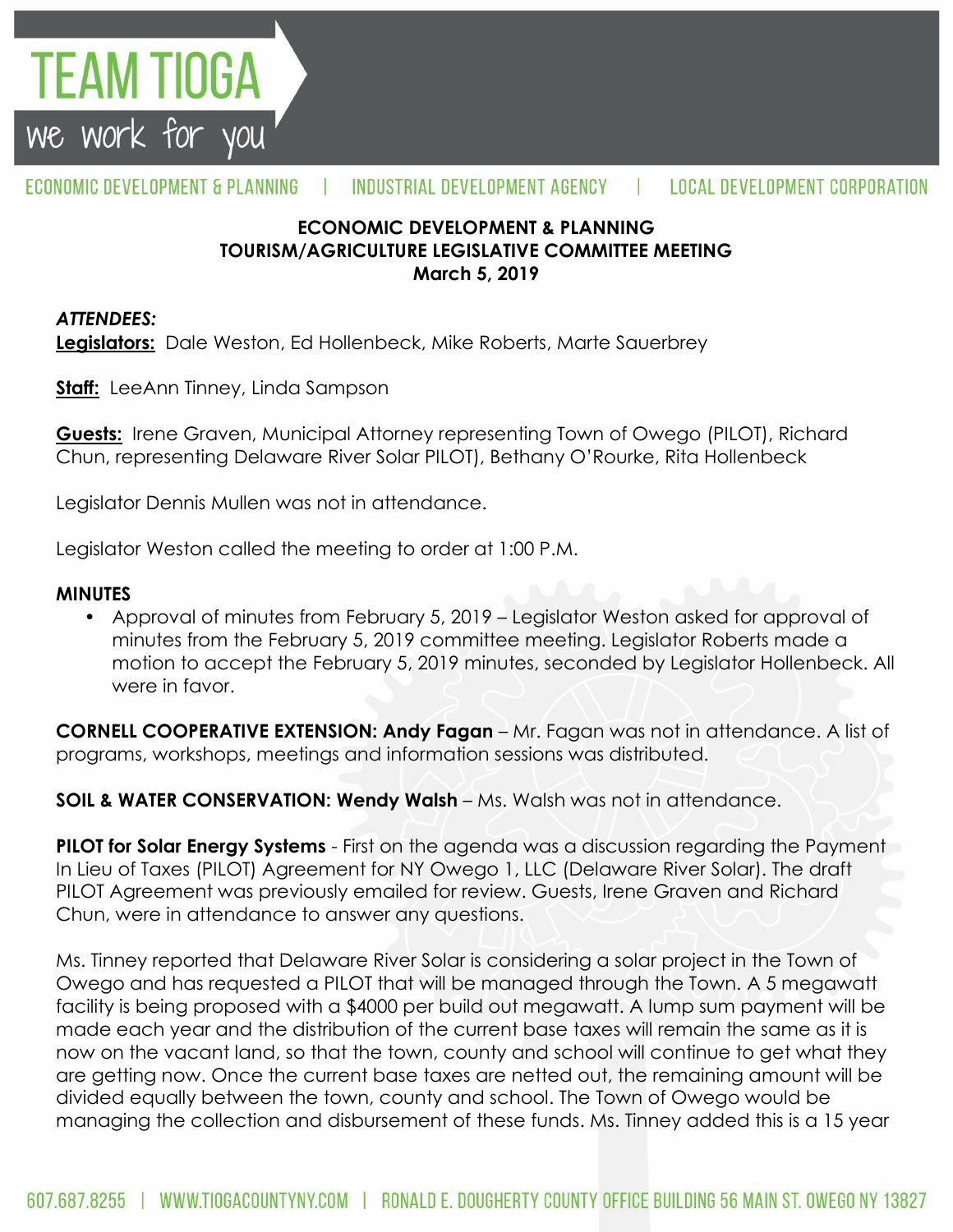term, starting on the first taxable status date once construction is completed, with a 2% escalation each year.

After a short discussion, Ms. Tinney asked for approval of the resolution, listed below, authorizing Chair Sauerbrey to sign the PILOT Agreement. All were in favor. The final PILOT Agreement will be complete and ready for discussion at the Legislative Worksession on Thursday, March 7<sup>th</sup>. Ms. Graven will be there for questions.

Ms. Tinney asked for a motion to go into Executive Session. Legislator Hollenbeck made the motion to go into Executive Session, seconded by Legislator Roberts.

Committee Meeting resumed.

Ms. Tinney reported the following; agenda previously emailed:

## **1. PLANNING REPORT**

## **239 Reviews**

- o County Case 2019-002: Town of Tioga, Site Plan Review, Renovus Solar. Applicant requests site plan approval for a 250kWac solar photolvoltaic system located on Church Street just off NYS Route 17C. Staff recommended approval, but the TCPB did not have a quorum at their regular meeting due to icy road conditions so they waived recommendation.
- **Municipal Projects/Plans**: Ms. Jardine continues to assist with the following:
	- o Town of Candor Cornell Design Connect has submitted their final report for the Candor Community Park Master Plan on the Town Hall property. Assisting the Community Park Committee with application to local foundations to fund completion the Pavilion's bathroom construction.
	- o Village of Waverly Continue to work on the Comprehensive Plan with the Planning Board.
	- o Village of Owego Assisting the Evergreen Cemetery Committee with a PLNYS Preserve NY grant to fund a Cultural Landscape Report. The deadline is March 25.
	- o Village of Newark Valley Assisting Board of Trustees with Comprehensive Plan update.
	- o Town of Berkshire Assisting their Sidewalk Committee in preparatory actions for a NYS DOT Transportation Enhancement Program grant application in 2020 to fund sidewalk extension along State Route 38 from the hamlet to the Dollar General and US Post Office.
- **Other Activities:** Ms. Jardine is working on following:
	- o Engelbert Organic Farms PDR– Providing information as needed in this application process, working with the Engelberts' 2nd generation, Finger Lakes Land Trust, SWCD, and Organic Valley Cooperative.
	- o Agricultural District Annual Inclusions Two valid requests for inclusion totaling 122 acres have been received from the towns of Newark Valley and Tioga. The Agricultural and Farmland Protection Board has recommended approval. The public hearing will be held on March 7<sup>th</sup>. If there is no opposition, County Legislature approval is then needed. Resolution listed below.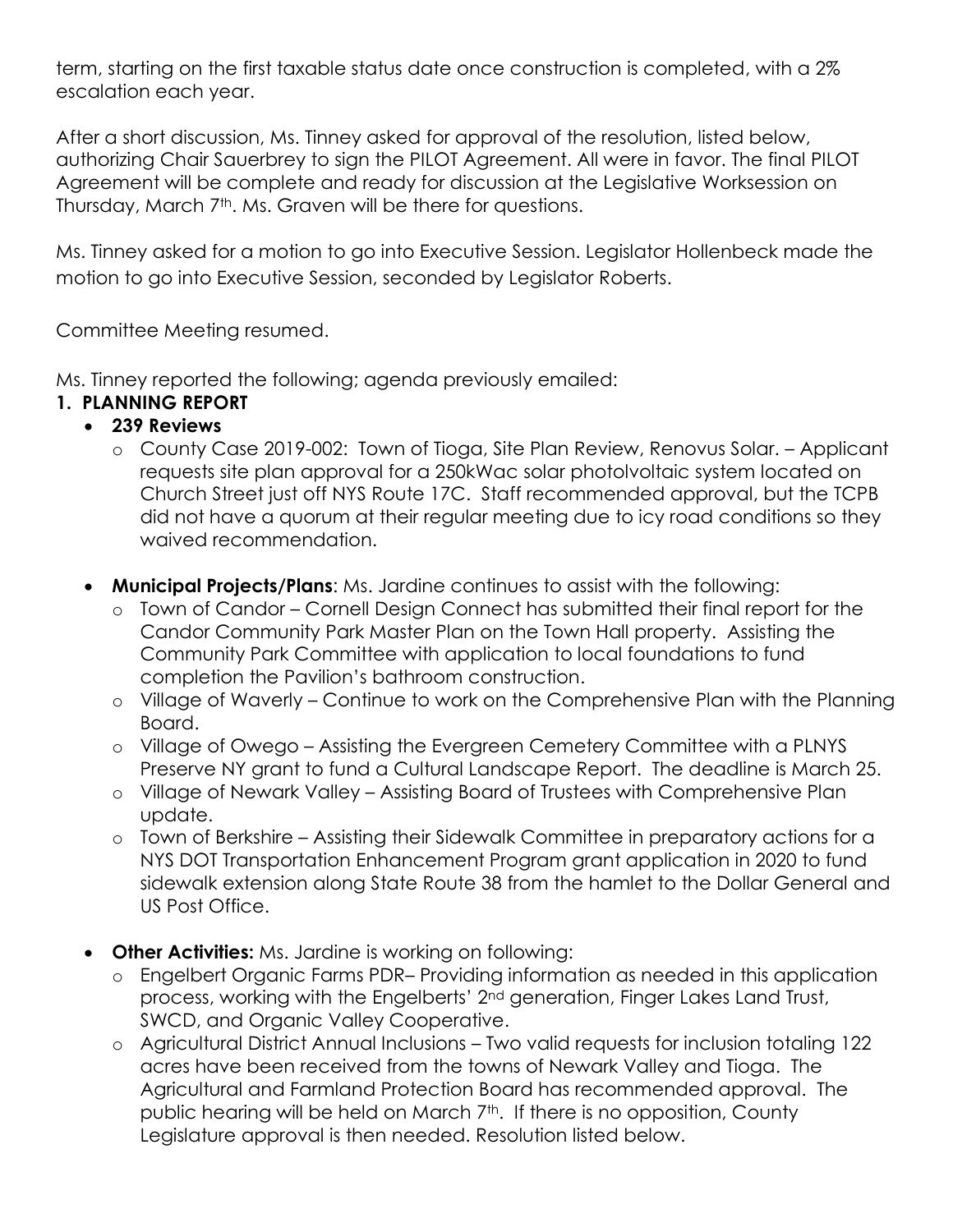- o Forming a Tioga County Complete Count Committee to conduct an awareness campaign for the April 1, 2020 decennial Census Day.
- o Working with the County Attorney on trying to negotiate a solution with Visions and a commercial realtor to sell the rear portion of the Kahn/Everest Hotel Group property in Apalachin before the redemption or court petition deadline.

**Resolution** – The following resolution was presented and approved:

- C21 Authorize 2019 Requests for Inclusion of Land in Agricultural Districts
- **2. ECONOMIC DEVELOPMENT REPORT** Ms. Tinney reported on the following; agenda previously emailed:
	- **Outreach**
		- o Emergency Management Certification Attended training.
		- o REAP Met with USDA reps regarding funding opportunities.
		- o VEDA Attended monthly meeting.
		- o Town of Nichols Attended meeting to propose the Best Buy PILOT.
		- o Village of Owego Attended meeting to propose the Owego Gardens 2 PILOT.
		- o Town of Owego Attended meeting to propose the Owego Gardens 2 PILOT.
		- o Owego Apalachin Central School District BOE Attended meeting to propose the Owego Gardens 2 PILOT.
		- o Plexicom Met with Dan English to discuss easement agreements.
		- o STREDC Attended monthly meeting.
		- o FLWCTMA Attended monthly meeting.
		- o Chamber of Commerce Annual Dinner Attended the 100 year Celebration at Tioga Downs.
		- o Tom Mullen Introduced to Ralph Porter who is interested in a housing development on 17C.

# **Project Updates**

- o Gateway
	- $\triangleright$  Public Hearing held February 15<sup>th</sup> No opposition at the hearing. With this project complete; looking to close the loans.
- o Parkview
	- > Certificate of Occupancy has been issued; project close to completion.
- o Owego Gardens 2
	- Cost Benefit Analysis presentations have been made to the Village, Town, County & School; Village, Town & County have provided letters of support. The school has taken no action.
	- $\triangleright$  Public Hearing held on February 27<sup>th</sup> No opposition.
	- $\triangleright$  IDA to vote on the PILOT Agreement on March 6th.
- o V&S
	- > Town/IDA/County/Company Land closing getting close.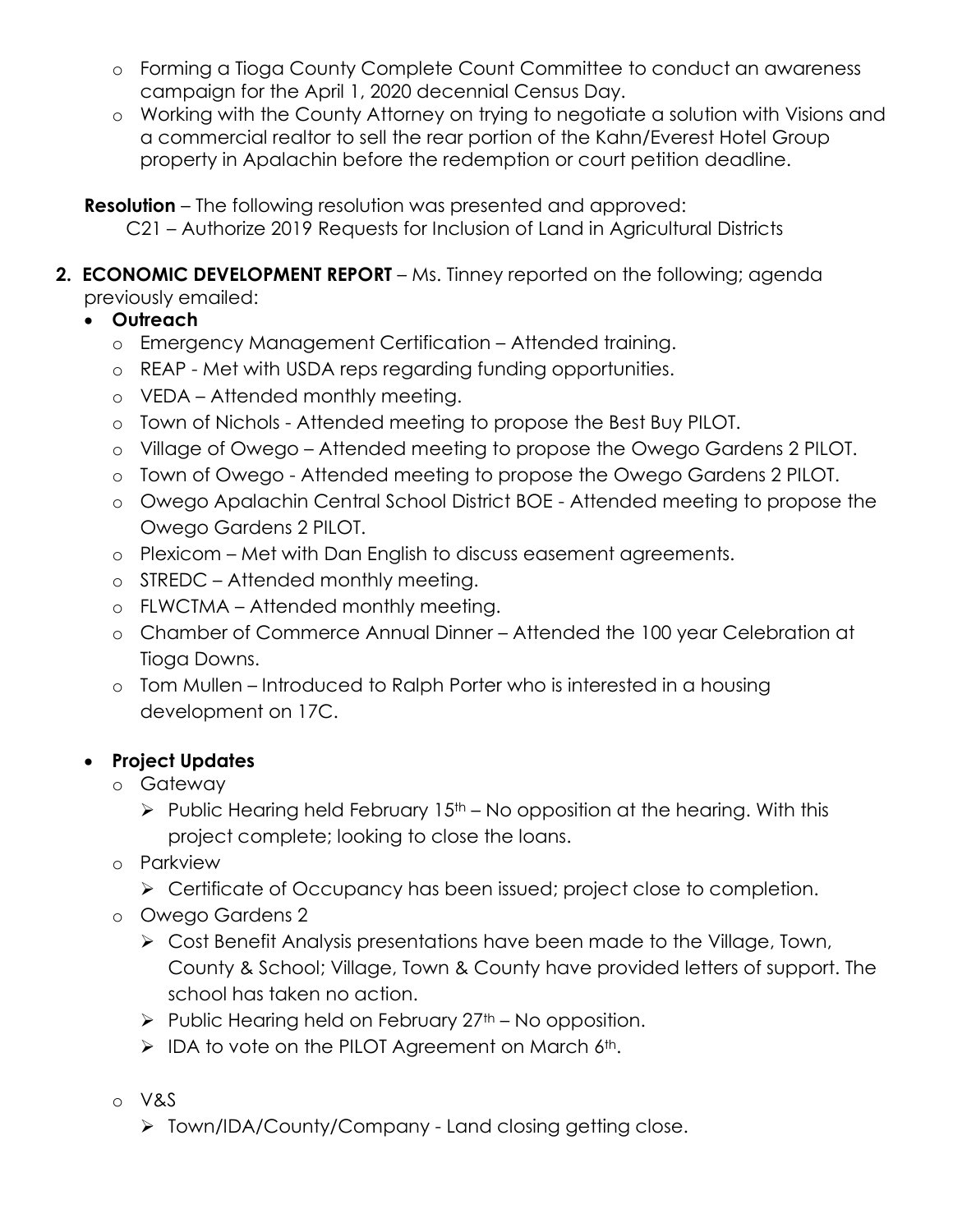- $\triangleright$  Water and Sewer District Inclusion Cannot be completed until the property transfer happens.
- ▶ CAP Funds Positive news on funding through Senator Akshar's Office; \$300,000.00 of grant money available.
- o Jeff Luciano Met to show properties to set up hemp processing business.
- o Nichols Distribution, LLC (Best Buy)
	- Cost Benefit Analysis presentations made to Town, County & School; all have provided letters of support this project.
	- $\triangleright$  Public Hearing held February 20<sup>th</sup> No opposition.
	- $\triangleright$  IDA to vote on PILOT Agreement on March 6<sup>th</sup>.
- o Restore NY Projects
	- $\triangleright$  Village of Owego Activity should begin soon on the 2 buildings.
	- $\triangleright$  Village of Waverly Project moving ahead slowly.
- o Village of Owego DRI Following meetings attended:
	- ▶ Local Planning Committee Meetings February 13th & March 13th.
	- $\triangleright$  Co-Chair Conference February 6<sup>th</sup>, February 27<sup>th</sup>.
	- $\triangleright$  Public Workshop March 5<sup>th</sup>.
- **State Leads** None

## **Workforce Development**

o Workforce Pipeline Study ongoing – Ms. Woodburn continues to work on this project.

# **Housing**

- o Community Investment Task Force The following communities formed their own group that our consultant is working with to identify areas for housing development:
	- Village of Owego
	- **▶ Village of Newark Valley**
	- $\triangleright$  Village of Waverly

# **Other**

- o ST8 Board appointment Resolution listed below to appoint Ms. Woodburn in place of Ms. Saraceno.
- o Annual Report Copies distributed.
- o Proposed schedule for Outside Agency reporting; all were in favor of the following schedule:

| Soil & Water | Tourism  | <b>CCE</b> |
|--------------|----------|------------|
| April        | May      | June       |
| July         | August   | September  |
| October      | November | December   |
|              |          |            |

Ms. Sampson will inform Soil & Water, Tourism and CCE of their proposed dates to attend and report to this committee.